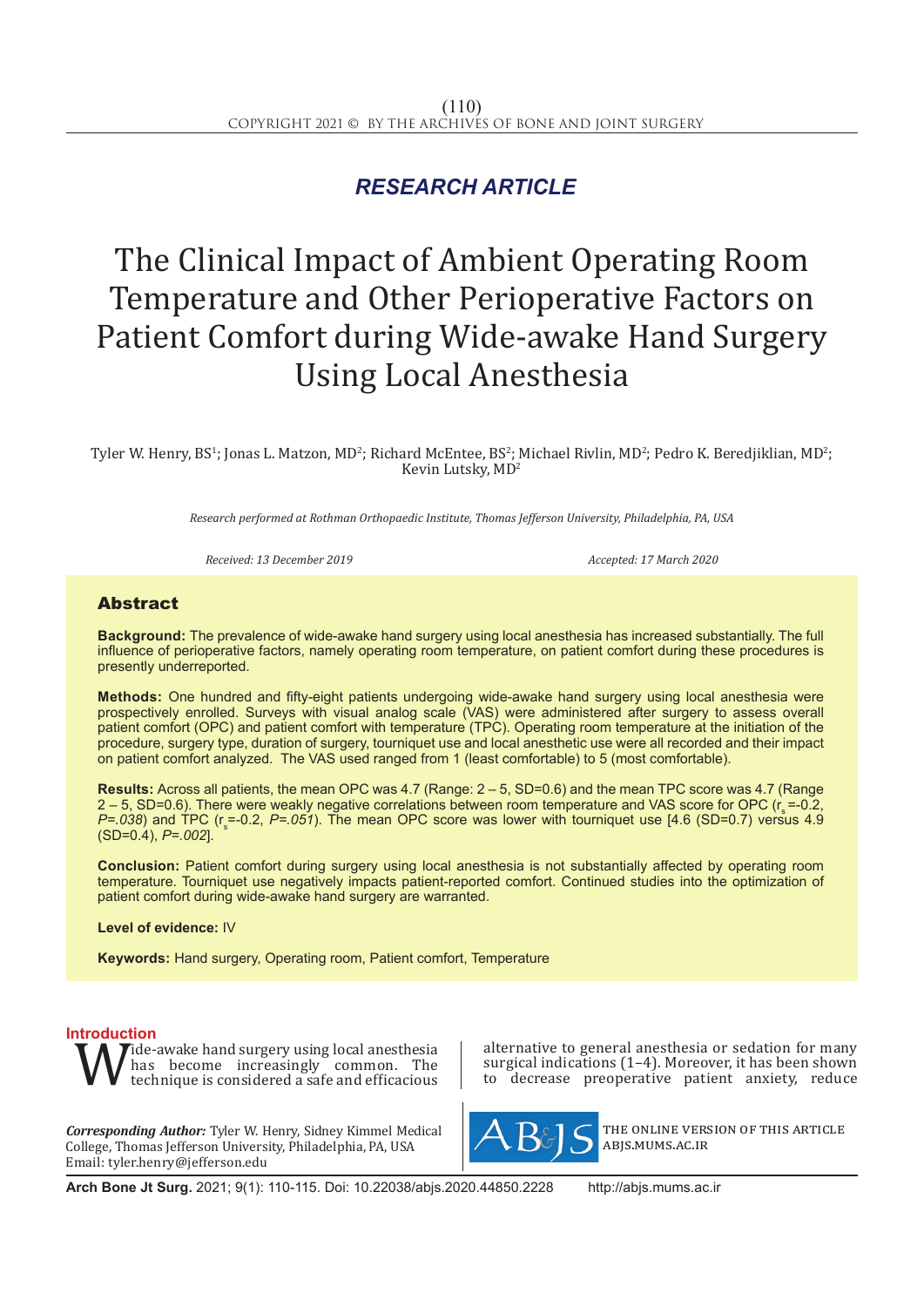THE ARCHIVES OF BONE AND JOINT SURGERY. ABJS.MUMS.AC.IR PATIENT COMFORT DURING WIDE-AWAKE SURGERY

VOLUME 9. NUMBER 1. JANUARY 2021

operative costs, and is associated with high rates of patient satisfaction and a low risk of complications (5, 6). As the prevalence of wide-awake local anesthesia continues to increase in hand surgery, concerns regarding patient comfort and satisfaction must be evaluated.

The physical environment of the operating room (OR) is an important consideration when performing any procedure (7). OR temperature is a notoriously debated topic centered around the comfort of its inhabitants. Higher OR temperatures can potentially influence surgeon performance and lead to surgeon perspiration, which theoretically carries an increased risk of infection (8, 9). Higher temperatures can also detract from the performance of other operative team members (7–9). Conversely, from the patient perspective, the impact of ambient temperature is traditionally considered through its physiological effects and maintenance of patient normothermia (10). which carries a theoretical concern associated with colder OR temperatures. In wide-awake surgeries, patient comfort becomes an additional factor in the OR temperature setting debate and could be affected by both warmer and colder environments. A change in skin temperature of  $\pm$  3.6 °F has been shown to elicit feelings of discomfort, but due to individual differences in regulatory mechanisms, the ambient temperature gradient required to change skin and core body temperature is highly variable  $(1\bar{1}, 12)$ . Currently, as supported by regulatory guidelines, the OR is typically kept just below ambient room air temperatures (13). However, patient comfort during wide-awake surgery across this general temperature range has not been fully assessed.

The positive impact of no tourniquet use on patient comfort during wide-awake hand surgery is a referenced benefit of the increasingly common WALANT (Wideawake local anesthesia no tourniquet) technique, and although existing studies have also identified acceptable overall patient comfort during WALANT surgeries, the specific impact of OR temperature on comfort in this setting is underreported (14, 15). Therefore, the aims of this study are to evaluate the effect of OR temperature on patient comfort during wide-awake hand surgery using local anesthesia and secondarily assess other perioperative factors that may influence patient comfort, including tourniquet use. We hypothesize that room temperature, as experienced by the patient under standard operative practices, will not correlate with perioperative patient comfort scores to a clinically significant degree, defined as  $r \geq 0.5$ .

#### **Materials and Methods**

After Institutional Review Board approval, patients undergoing wide-awake hand surgery by one of two fellowship trained hand surgeons from a single group were prospectively enrolled. The procedures included are presented in Table 1. Prior to surgery, patients were given a brief description of the study, and consent for participation was obtained. All patients undergoing hand surgery under local anesthesia were considered for inclusion in the study. Patients were excluded if their

surgery was performed with any form of anesthesia beyond local-only (intravenous sedation, regional block plus sedation, or general anesthesia). Patients included in the study were given a two-question survey in the recovery room immediately postoperatively, which asked them to assess their overall comfort level during surgery (OPC) as well as their comfort level with the room temperature (TPC). Both question response options utilized a Visual Analog Scale of  $1 - 5$  ( $1 = \text{Very}}$ uncomfortable, 5 = Very comfortable). The operating surgeons were not involved in providing the survey and were blinded to the responses. Room temperature was measured using the OR's digital thermometer and recorded at the initiation of the procedure. Temperatures were not actively manipulated at any point during the study, and any observed variations were inherent to facility or room differences. Standard procedures at each facility were intentionally maintained regarding the use of blankets for patient comfort during surgery. Duration of surgery, type of surgery, tourniquet use, and local anesthetic use were also recorded at the time of surgery. Data collection lasted for a duration of six months.

Survey data was compiled and analyzed using the Statistical Package for the Social Sciences (SPSS Inc., Ver. 26.0). Descriptive statistics were used to report patient demographics, details of surgery, and patient comfort scores. The primary outcome measure was established as the relationship between patient comfort and OR temperature. The effect of tourniquet

| <b>Table 1. Frequency of included procedures</b> |                |  |  |  |  |  |
|--------------------------------------------------|----------------|--|--|--|--|--|
| <b>Procedure Description</b>                     |                |  |  |  |  |  |
| Endoscopic Carpal Tunnel Release                 |                |  |  |  |  |  |
| Trigger Finger Release                           | 26             |  |  |  |  |  |
| Multiple                                         | 10             |  |  |  |  |  |
| Mass Excision                                    | 9              |  |  |  |  |  |
| <b>Excisional Biopsy</b>                         | 7              |  |  |  |  |  |
| <b>Cyst Excision</b>                             | 5              |  |  |  |  |  |
| Dorsal Compartment Release                       | 5              |  |  |  |  |  |
| <b>Closed Reduction Percutaneous Pinning</b>     | $\overline{4}$ |  |  |  |  |  |
| Open Reduction Internal Fixation                 | 3              |  |  |  |  |  |
| Open Carpal Tunnel Release                       | $\overline{2}$ |  |  |  |  |  |
| Cubital Tunnel Release                           | $\mathcal{L}$  |  |  |  |  |  |
| Exploration                                      | $\overline{2}$ |  |  |  |  |  |
| Removal of Hardware                              | 1              |  |  |  |  |  |
| <b>Tendon Transfer</b>                           | 1              |  |  |  |  |  |
| Central Slip Repair                              | 1              |  |  |  |  |  |
| Fasciectomy                                      | $\mathbf{1}$   |  |  |  |  |  |
| Foreign Body Excision                            | 1              |  |  |  |  |  |
| Amputation                                       | 1              |  |  |  |  |  |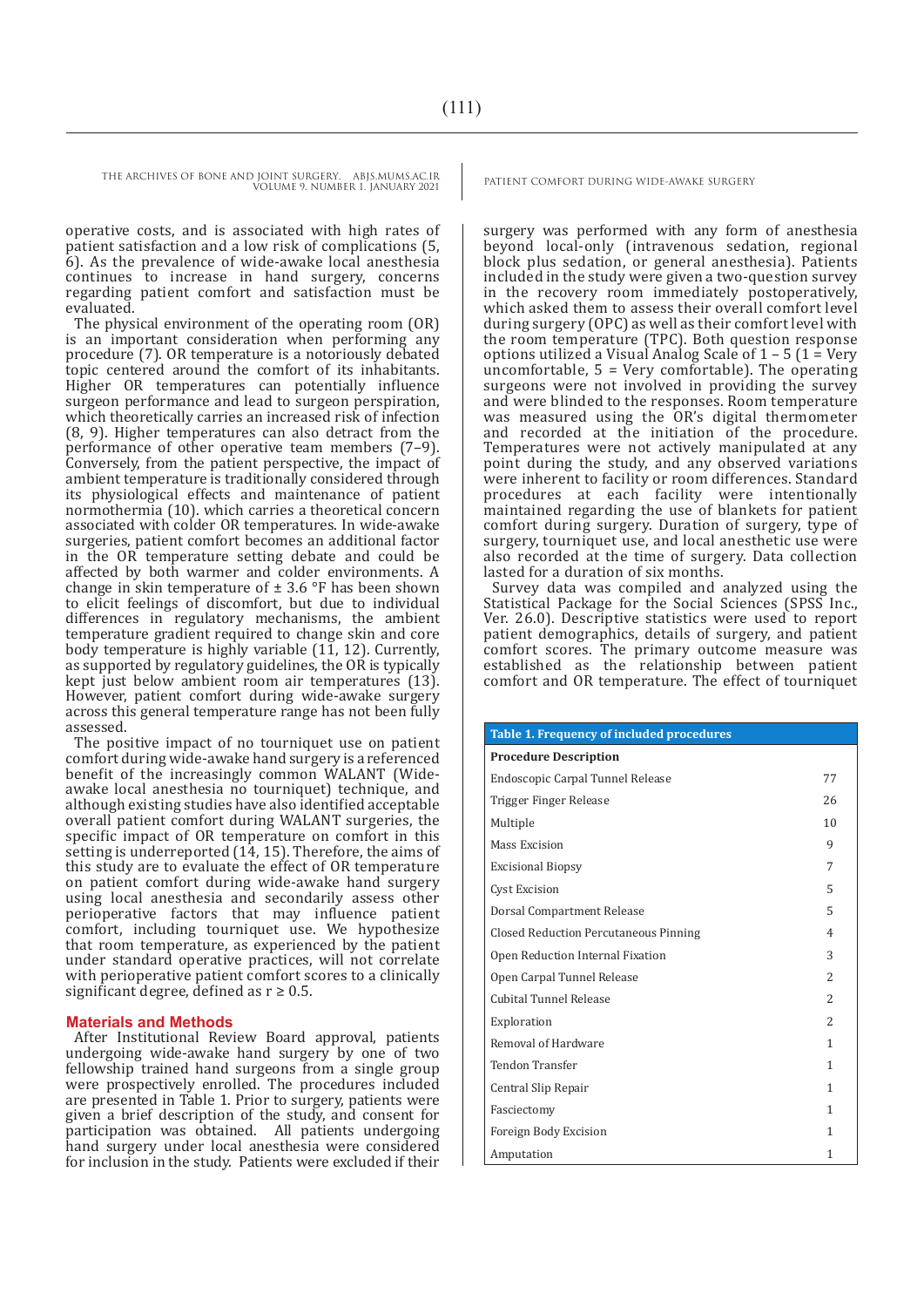use, duration of surgery and type of anesthetic used were secondarily assessed. Spearman's correlation analyses were used to assess the relationships between these variables. After assessing for normality, Mann-Whitney U tests were appropriately used to analyze mean differences between comfort scores within the established categorical subgroups (i.e. tourniquet use). To assess mean score differences across the different anesthetic combinations used, a Kruskall-Wallis test was performed. Significance level for all statistics was established at *P<.05*.

#### **Results**

A total of 158 patients were enrolled in the study. The mean age of the patients was  $61.3$  years (Range:  $23 - 92$ years, SD=14.6 years). Eighty-one patients (51.3%) were female and 77 (48.7%) were male. A tourniquet was used in 53.8% of surgeries. The most common local anesthetic solution used was 1% lidocaine with epinephrine buffered with sodium bicarbonate, which was utilized in 89.2% of surgeries. Unbuffered 1% lidocaine with epinephrine was used in 8.9% of surgeries and plain 1% lidocaine

in 1.3%. Plain 1% lidocaine with 0.25% Marcaine was used in one surgery. The most common procedure was endoscopic carpal tunnel release (48.7%). Mean surgery duration for all procedures was 15.1 minutes (Range: 4 – 79 minutes, SD=12.5 minutes).

The mean recorded temperature was 67.6 °F (Range: 64.0–69.7 °F, SD=1.0 °F). Median temperature was 67.7 °F. Across all patients, the mean OPC score was 4.7 (Range: 2 – 5, SD=0.6) and the mean TPC score was 4.7 (Range 2 – 5, SD=0.6). The characteristics of patients reporting OPC scores of three or less are presented in Table 2.

There were weakly negative correlations between room temperature and VAS score for OPC  $(r = -0.2, P = .038)$  and<br>TPC  $(r = 0.2, P = .051)$  [Figures 4, 2]<sup>s</sup> Surgery duration TPC  $(r = -0.2, P = .051)$  [Figures 1; 2]. Surgery duration did not correlate with OPC scores  $(r_s = 0.001, P = .99)$ . The mean OPC score was lower with tourniquet use [4.6 (SD=0.7) versus 4.9 (SD=0.3), *P=.002*] [Figure 3]. Among the local anesthetics most commonly used, there were no significant differences in OPC scores between buffered lidocaine with epinephrine (Mean=4.7, SD=0.6) and unbuffered lidocaine with epinephrine (Mean =4.8, SD=0.4) (*P=.78*).

| Table 2. Characteristics of patients with Overall patient comfort score (OPC) of 3 or less |     |            |               |            |            |                                      |                             |            |            |  |  |
|--------------------------------------------------------------------------------------------|-----|------------|---------------|------------|------------|--------------------------------------|-----------------------------|------------|------------|--|--|
| <b>Patient ID</b>                                                                          | Age | <b>Sex</b> | Surgery       | Tourniquet | Anesthetic | <b>Surgery Duration</b> <sup>a</sup> | OR Temperature <sup>b</sup> | <b>TPC</b> | <b>OPC</b> |  |  |
| 51                                                                                         | 75  | M          | <b>ECTR</b>   |            | <b>BLE</b> |                                      | 68.6                        | 5.         | 2          |  |  |
| 71                                                                                         | 75  | M          | <b>ECTR</b>   |            | <b>BLE</b> | 8                                    | 67.0                        | 5.         | 3          |  |  |
| 77                                                                                         | 70  | M          | Mass Excision |            | PL         | 24                                   | 65.0                        | 3          | 3          |  |  |
| 115                                                                                        | 47  | F          | <b>ECTR</b>   | v          | <b>BLE</b> | 11                                   | 69.0                        | 4          | 3          |  |  |
| 145                                                                                        | 60  | F          | <b>ECTR</b>   |            | <b>BLE</b> | 10                                   | 66.1                        | 5.         | 3          |  |  |
| 148                                                                                        | 76  | F          | Multi         |            | <b>BLE</b> | 24                                   | 66.6                        | 5.         | 3          |  |  |

ECTR = Endoscopic Carpal Tunnel Release, Multi = Multiple procedures, BLE = Buffered lidocaine with epinephrine, PL = Plain lidocaine, a Surgery duration in minutes, **b**OR temperature in °F, TPC = Patient comfort with temperature score





**Figure 1. Fit line of overall comfort score by OR temperature (rs =0.2,** *P=.038***).**

**Figure 2. Fit line of comfort with temperature score by OR temperature (r<sub>s</sub>=-0.2,** *P=.051***)**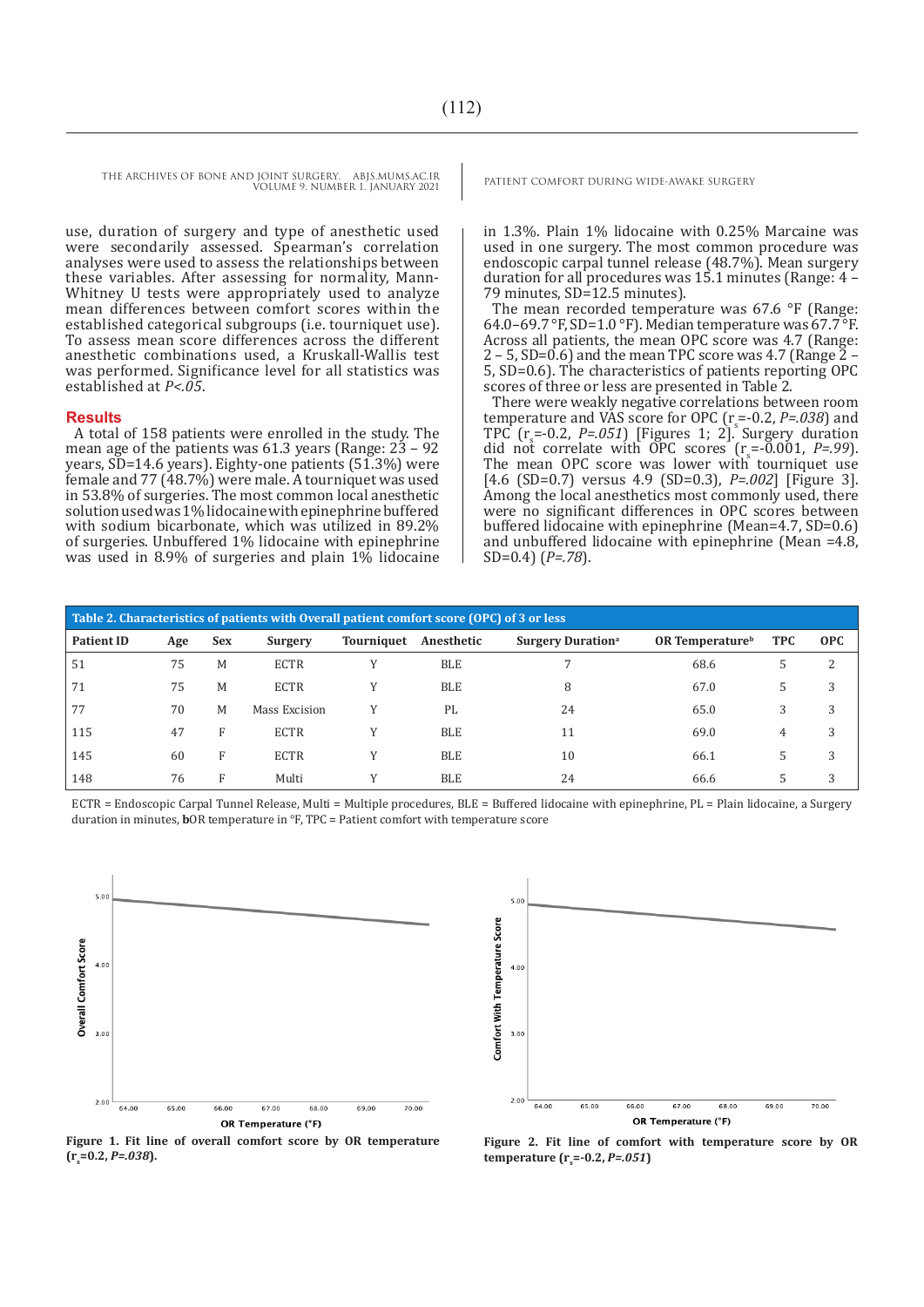

**Figure 3. The effect of tourniquet use on mean overall patient comfort scores.**

#### **Discussion**

Wide awake hand surgery using local anesthesia is an increasingly common technique that is equally efficacious to techniques that involve sedation or general anesthesia (16). The patient's awake status necessitates expanded considerations for perioperative patient comfort. Our results suggest that OR temperature does not substantially impact patient comfort during surgery when proper patient warming measures are in place. Tourniquet use may, however, detract from patient comfort.

Within our study cohort, higher temperatures were weakly correlated to lower comfort scores across a total range of 5.7 °F. The combined study results support the hypothesis and quantify the impact of a core OR variable on patient comfort. A warmer environment has long been associated with added patient comfort, and traditionally, measures are taken to warm the patient prior to induction of anesthesia (7). While there is physiological importance to maintaining patient normothermia during longer procedures under general anesthesia, this becomes less vital in shorter wide-awake hand surgeries where comfort level may outweigh physiological factors. However, patients are still traditionally thought to be more comfortable in a warmer operative environment. Conversely, the operative team often prefers colder OR temperatures to optimize performance and comfort. These conflicting considerations in determining the optimal OR temperature can be better reconciled through the perioperative use of patient warming devices. In our study, patients were given warm blankets as requested. This strategy permits a slightly colder OR if preferred by the operative staff, and is in line with standard clinical practice. With the use of blankets, we did not find that patients were less comfortable in colder rooms. The efficacy of warming devices in offsetting colder OR temperatures to maintain patient comfort has been reported in the literature. During nonanaesthetized cardiac catheterization, the use of warm blankets was

found to effectively prevent substantial body temperature changes and maintained thermal comfort in the large majority of patients across an ambient temperature range of 3.6 °F (17). Surgeon and staff preference, in accordance with facility standards, can therefore reliably drive OR temperature decisions without compromising patient comfort.

Mean comfort scores were significantly lower with tourniquet use, which is consistent with prior reports in the literature. Multiple studies have described a decrease in patient comfort associated with tourniquet use during hand and upper extremity surgeries  $(5,14,16,18-20)$ . The commonality of no tourniquet use has paralleled the broader implementation of WALANT technique hand surgeries, and the associated benefits are well documented (21–23). The primary concern in surgeries without tourniquet use is achieving hemostasis to allow acceptable surgeon visualization and prevent unnecessary blood loss. To address this, reported WALANT protocols have highlighted the efficacy and safety of epinephrine containing local anesthetic to control blood loss in the absence of tourniquet use (24).

Both of the patients given plain lidocaine in the present study also had a tourniquet placed during surgery, demonstrating the correlation between the two variables. Mohd Rashid et al. better emphasized this through their study on the effect of epinephrine use with local anesthetic during trigger finger release. While comfort scores were higher in their intervention group (patients receiving epinephrine), the control group utilized a tourniquet during surgery while the intervention group did not (25). In all, given the present findings and similarly reported outcomes in WALANT techniques, patient comfort during wide-awake hand surgery is likely maximized without the use of a tourniquet, which is often augmented by epinephrine-containing anesthetic solutions.

There are several limitations to this study. First, OR temperatures were not actively manipulated during the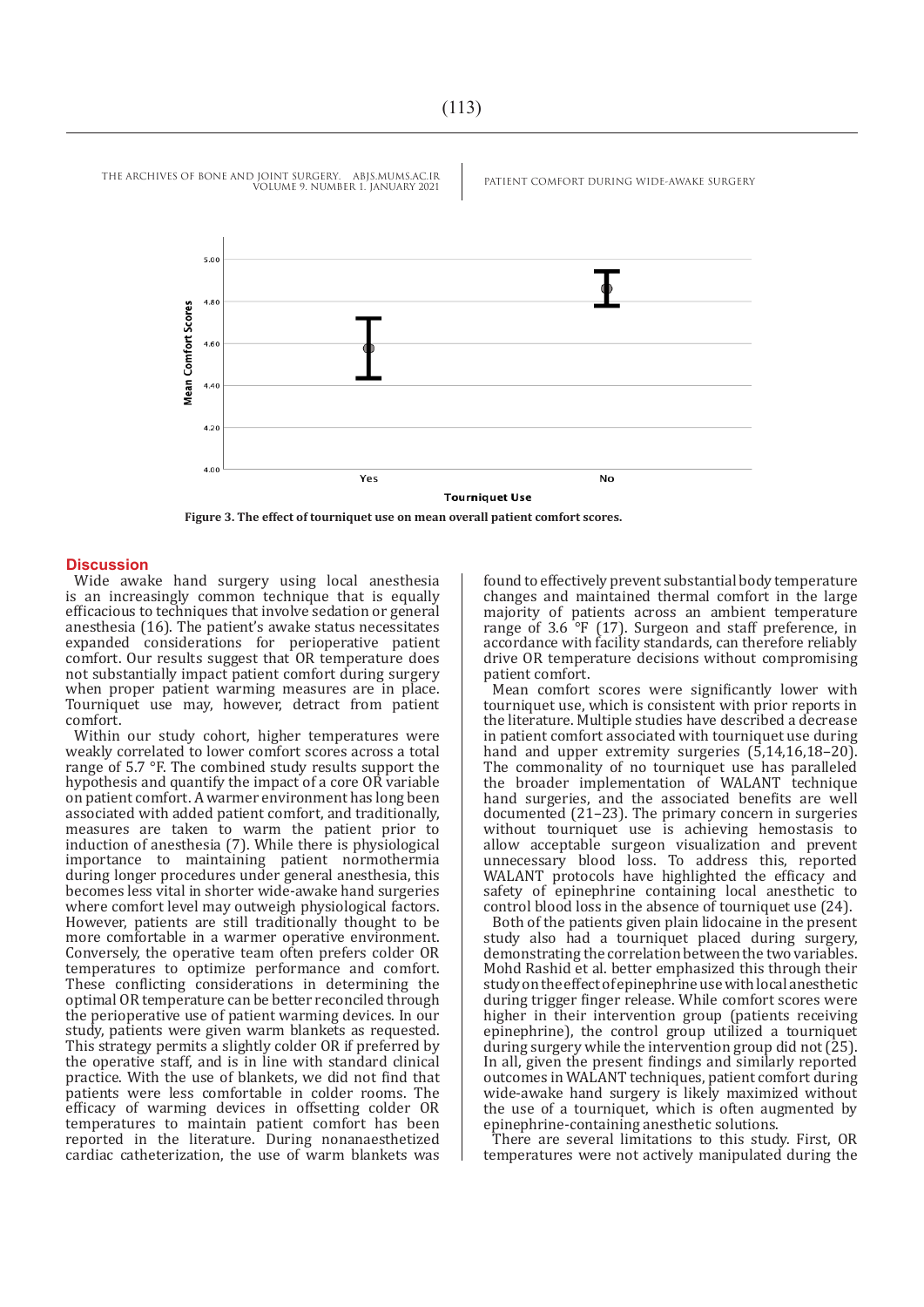study and the temperature was measured only once. Given that no perioperative thermostat adjustments were performed, we expect the magnitude of any potential temperature fluctuations to be low. Second, the range of temperatures that our patient group was exposed to was somewhat narrow  $({\sim}6^{\circ}$  F). However, considering the previously cited literature, this should have been a large enough range to trigger physiological skin temperature differences and possible discomfort had warming devices been withheld. Still, it is likely that there are low and high temperature thresholds that our ORs did not reach beyond which patients would be uncomfortable. Third, patient warming devices, most notably the use of warm blankets, were not controlled for in the study in order to maximize the clinical applicability of our results. Such measures should be available in most operative environments and can assist in maintaining patient comfort despite temperature variation. While temperature alone may in fact correlate with patient reported comfort, the scope of this study was to examine the clinical impact of room temperature on patient comfort. We hypothesized that in standard practice any impact that room temperature may have on comfort is easily negated with readily available resources, as was demonstrated through our results. By incorporating the use of blankets, our findings demonstrate that patients are able to be made comfortable across a range of temperatures, supporting the notion that operative staff preference can safely guide OR temperature decisions without sacrificing patient comfort. Finally, data was collected through patient survey, and was therefore susceptible to response bias. Future studies

1. Ahmad AA, Sabari SS, Ruslan SR, Abdullah S, Ahmad AR. Wide-awake anesthesia for olecranon fracture fixation. HAND. 2019:1558944719861706.

- 2. Hyatt BT, Rhee PC. Wide-awake surgical management of hand fractures: Technical pearls and advanced rehabilitation. Plastic and reconstructive surgery. 2019; 143(3):800-10.
- 3. Kazmers NH, Stephens AR, Presson AP, Yu Z, Tyser AR. Cost implications of varying the surgical setting and anesthesia type for trigger finger release surgery. Plastic and Reconstructive Surgery Global Open. 2019; 7(5).
- 4. Xing SG, Mao T. Surgical excision of enchondromas and osteochondromas in the hand under local anaesthesia without tourniquet. Journal of Hand Surgery (European Volume). 2019; 44(7):745-7.
- 5. Davison PG, Cobb T, Lalonde DH. The patient's perspective on carpal tunnel surgery related to the type of anesthesia: a prospective cohort study. Hand. 2013; 8(1):47-53.
- 6. Rhee PC, Fischer MM, Rhee LS, McMillan H, Johnson AE. Cost savings and patient experiences of a clinic-

with randomized groups to predetermined temperature settings may provide more accurate conclusions on the impact of OR temperature on patient comfort.

Overall, the results of our study demonstrate that patient comfort during wide-awake hand surgical procedures is acceptable, and clinically unaffected by OR temperature within the range of temperatures we assessed. Surgeon and operative staff preference can guide temperature setting without impacting patient comfort, which can be easily augmented through the use of warming devices. Tourniquet use may impact patient-reported outcomes.

#### **Acknowledgments**

The authors gratefully acknowledge the contributions of Lauren Banner BS towards the completion of this study. *Conflicts of interest:* The authors have no conflicts of interest to declare.

Tyler W. Henry BS<sup>1</sup> Jonas L. Matzon MD<sup>2</sup> Richard McEntee BS<sup>2</sup> Michael Rivlin MD<sup>2</sup> Pedro K. Beredjiklian MD<sup>2</sup> Kevin Lutsky MD<sup>2</sup> 1 Sidney Kimmel Medical College, Thomas Jefferson University, Philadelphia, PA, USA 2 Rothman Orthopaedic Institute, Thomas Jefferson

University, Philadelphia, PA, USA

#### **References**

based, wide-awake hand surgery program at a military medical center: a critical analysis of the first 100 procedures. The Journal of hand surgery. 2017; 42(3):e139-47.

- 7. Katz JD. Control of the environment in the operating room. Anesthesia & Analgesia. 2017; 125(4):1214-8.
- 8. Dunn JC, Kusnezov N, Koehler LR, Orr JD. The sweaty surgeon: raising ambient operating room temperature benefits neither patient nor surgeon. JBJS. 2017; 99(6):e27.
- 9. Mills SJ, Holland DJ, Hardy AE. Operative field contamination by the sweating surgeon. Australian and New Zealand Journal of Surgery. 2000; 70(12):837-9.
- 10.Sessler DI. Mild perioperative hypothermia. New England Journal of Medicine. 1997; 336(24):1730-7.
- 11.Pellerin N, Deschuyteneer A, Candas V. Local thermal unpleasantness and discomfort prediction in the vicinity of thermoneutrality. European journal of applied physiology. 2004; 92(6):717-20.
- 12.Romanovsky AA. Skin temperature: its role in thermoregulation. Acta physiologica. 2014; 210(3):